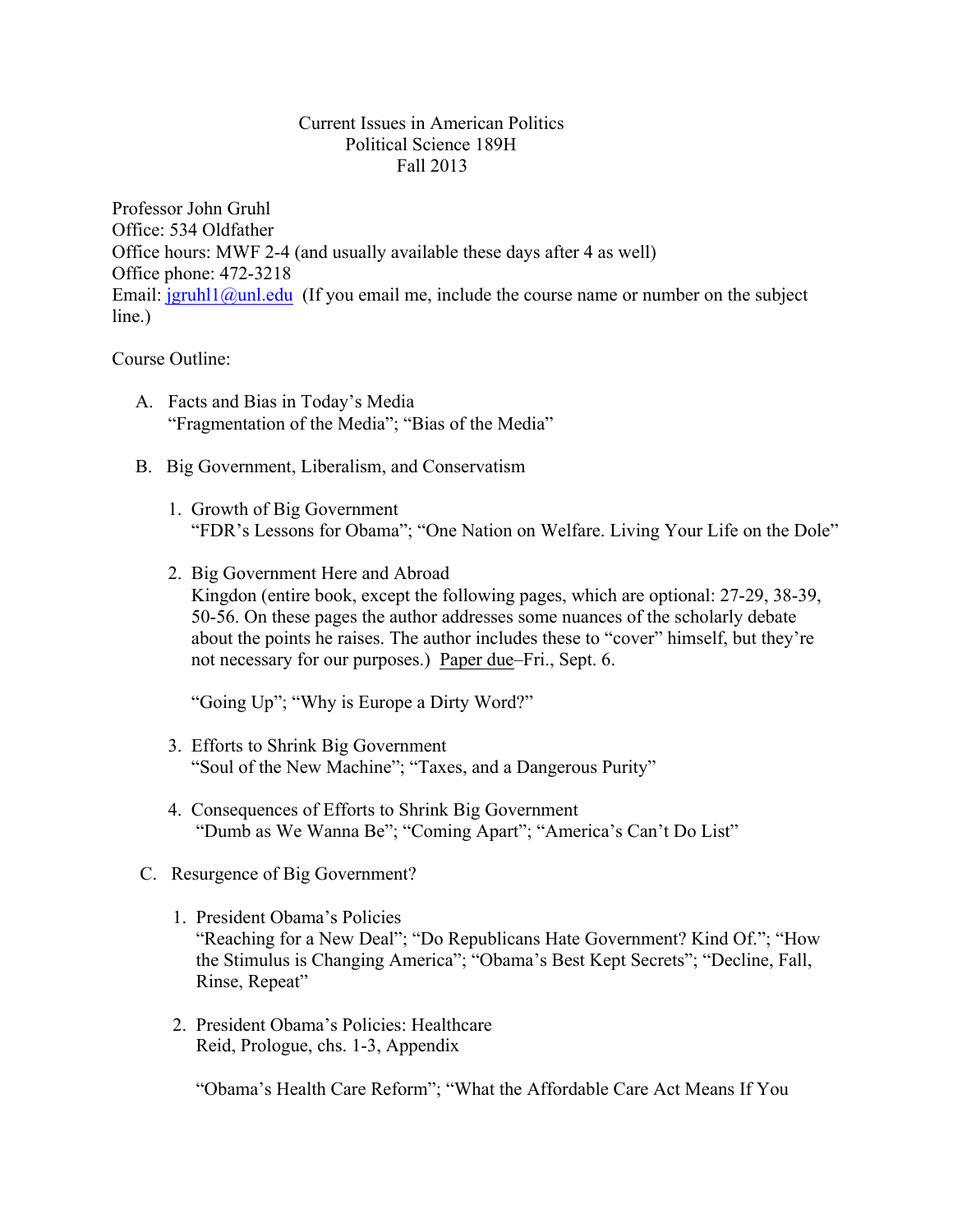Are..."; "Unpopular Mandate"; "For Obamacare to Work, Everyone Must Be In"; "Healthcare Reform in Obama's Stimulus Law"; "President Barack Obama Could Learn from Franklin D. Roosevelt"; "The Obamacare Start-up Boom"

3. Health Care Costs

"Two Charts that should be in Every Health-Care Discussion"; "Where's the Waste in Health Care?"; "Bitter Pill" (Time); "21 Graphs that Show America's Health-Care Prices are Ludicrous"

4. Tea Party Movement

 Skocpol and Williamson, ch. 1 (pp. 19-20, 23-24, 26-32, 35-36), ch 2, ch. 5 (pp. 155- 168, 169-174, 183-188). Paper due—Mon., Oct. 14 or Wed., Oct. 16 (tentatively).

 5. Reaction to President Obama "How Racist are We? Ask Google"; "There's No Denying Race Plays a Role in Protests"; "Boy, Oh Boy"; "Kids Hate-Tweet Obama, Echoing What They Hear at Home"

## D. Taxes

- 1. Federal Taxes
- 2. Changes in Federal Taxes in Recent Decades
- 3. Loopholes in Federal Taxes Johnston, chs. 1, 2, 3, 5, 6, 8, 9, 10, 12, 14, 15, 17, and Conclusions. (Other chapters are optional.). Paper due–Wed., Oct. 30 or Fri., Nov. 1 (tentatively).

"How Apple Sidesteps Billions in Taxes"

- 4. Conservatives' and Obama's Proposals
- E. Deficits
	- 1. The Deficits and the Debt "The Collapse" (optional); "How the Deficit Got This Big"; "Sources of National Debt"
	- 2. The Budget

"Most of Budget Goes Toward Defense, Social Security, and Major Health Programs"; "Cuts in Smaller Programs Would Make Little Difference in Cutting Deficit"; "Would You Increase, Decrease, or Keep Spending the Same for...?"; "Federal Government Spending as Share of GDP"

3. Social Security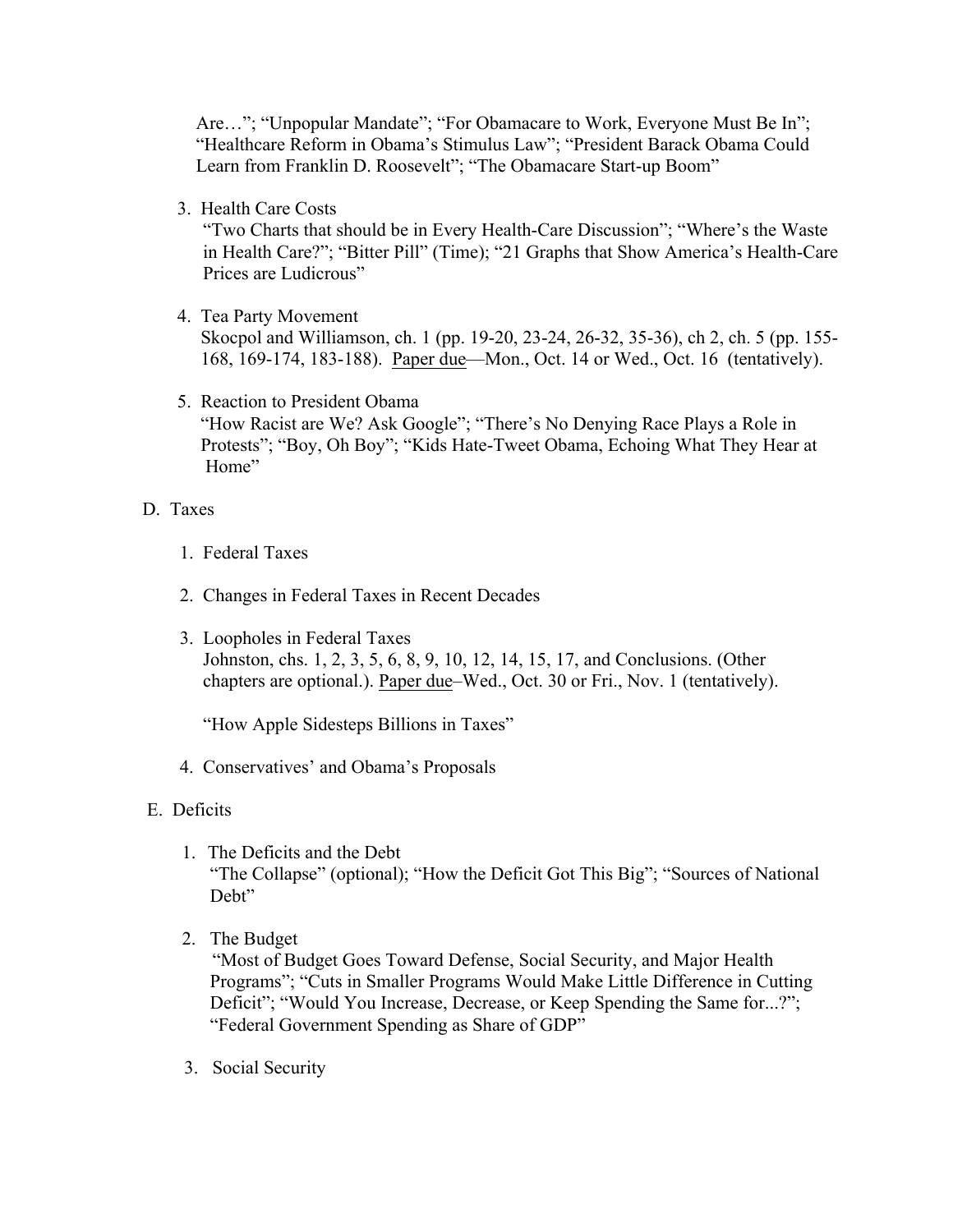- 4. Health Care Spending, Military Spending, and Tax Expenditures "Bitter Pills" (New Yorker); "Foreseeing the Issues in Medicare's Future"; "The Force"; "How to Save a Trillion Dollars"; "Reforming Tax Expenditures Can Reduce Deficits…."; "Rise in Debt Could Be Halted…."
- 5. Or Not a Big Problem? "The Congress-Does-Nothing Deficit Reduction Plan"; "The Low Politics of Low Growth"
- F. Polarization and Dysfunction

 Mann and Ornstein, Introduction, ch. 1 (this chapter has more details about the players in the debt ceiling issue than we need, but read it for the general points), ch. 3 (pp. 81- 84)

1. Polarization

 Mann and Ornstein, ch. 2 (all, but for the first class on this topic read pp. 43-middle of 58; for the second class read pp. 58-80); "Southern Discomfort"; "Partisan Polarization Surges in Bush, Obama Years"

2. Dysfunction

Mann and Ornstein, ch. 3 (pp. 84-103); ch. 6 (pp. 166-middle of 172)

- 3. Cures? Mann and Ornstein, ch. 4 (pp. 107-117, 124-130), ch. 5 (pp. 131-149), ch. 6 (pp. 163-164); ch. 7 (pp. 179-197)
- G. Future of the Republican Party

 "GOP's Red America Forced to Rethink What It Knows about the Country"; "Party, Heal Thyself"; "Send in the Clowns"; "How to Save the GOP"; "Why GOP Will Double Down on a Losing Strategy"; "The Republican Brand Problem—and Why Fixing It Won't Be Easy"; "Republicans Want Their Party to Change—Just Not the Way You Think"

- H. Contemporary Political Issues in Fiction Fountain or Waldman (entire book). Paper due—Fri., Dec. 6 or Mon., Dec. 9 or Wed., Dec. 11
- I. Active Foreign or Domestic Policy? "America Can Take a Breather. And It Should"
- J. Pursuit of Happiness? "The Pursuit of Happiness" Final Exam—Tu., Dec. 17, 10-12

Course Reading: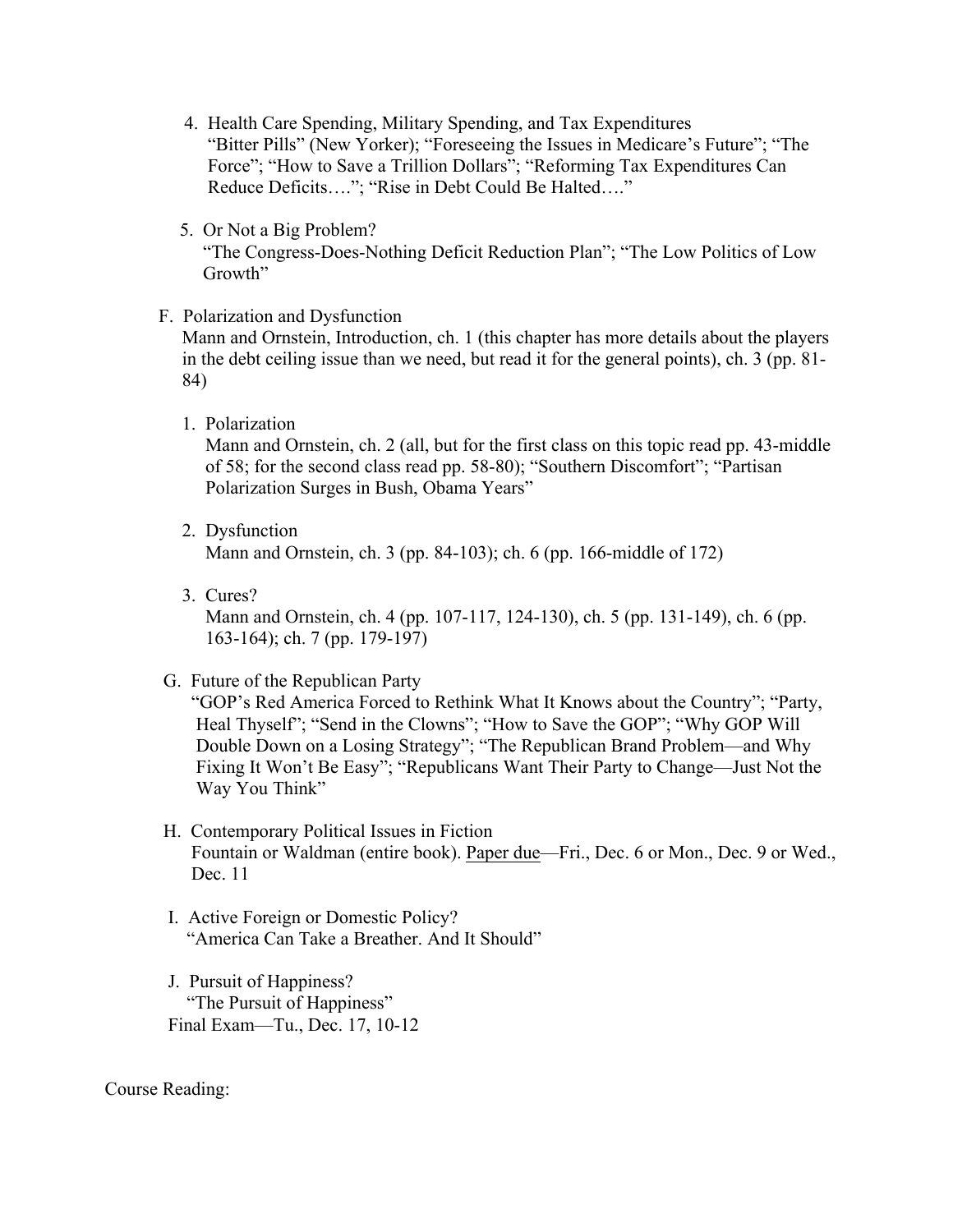Kingdon, America, the Unusual Reid, The Healing of America Skocpol and Williamson, The Tea Party and the Remaking of American Conservatism Johnston, Perfectly Legal Mann and Ornstein, It's Even Worse Than It Looks

 In addition, you need to choose one of the following: Fountain, Billy Lynn's Long Halftime Walk Waldman, The Submission

 The articles listed on the syllabus are available through the library's E-reserves, accessible via Blackboard or the library's own website.

Course Requirements and Grading:

 Four short (three-page) thought papers based on the readings, and a comprehensive final exam, with take-home questions and in-class answers.

 There is also an expectation that you participate in class, with questions and comments during lectures and discussions. (Attendance itself does not count as participation–you must participate.) This class will be a forum for the exchange of information and opinions. All students can offer their opinions in an atmosphere of mutual respect. If you ever feel that the atmosphere in class makes it uncomfortable for you to share your views, see me about your concerns.

Weight for Grading:

| papers              | $1/9$ each |
|---------------------|------------|
| final exam          | 2/9        |
| class participation | 3/9        |

 If your grade based on these factors falls on or near a borderline, your pattern of improvement or decline will be taken into account.

 If you're taking this course on a pass-no pass basis, you must do C (not C-) work to pass. (Note: political science courses, except internships, taken on a pass-no pass basis do not count toward a political science major.)

Course Policies:

 Attendance: Not taken, but you, of course, are responsible for all material covered in class and need to attend to participate. A significant portion of the final exam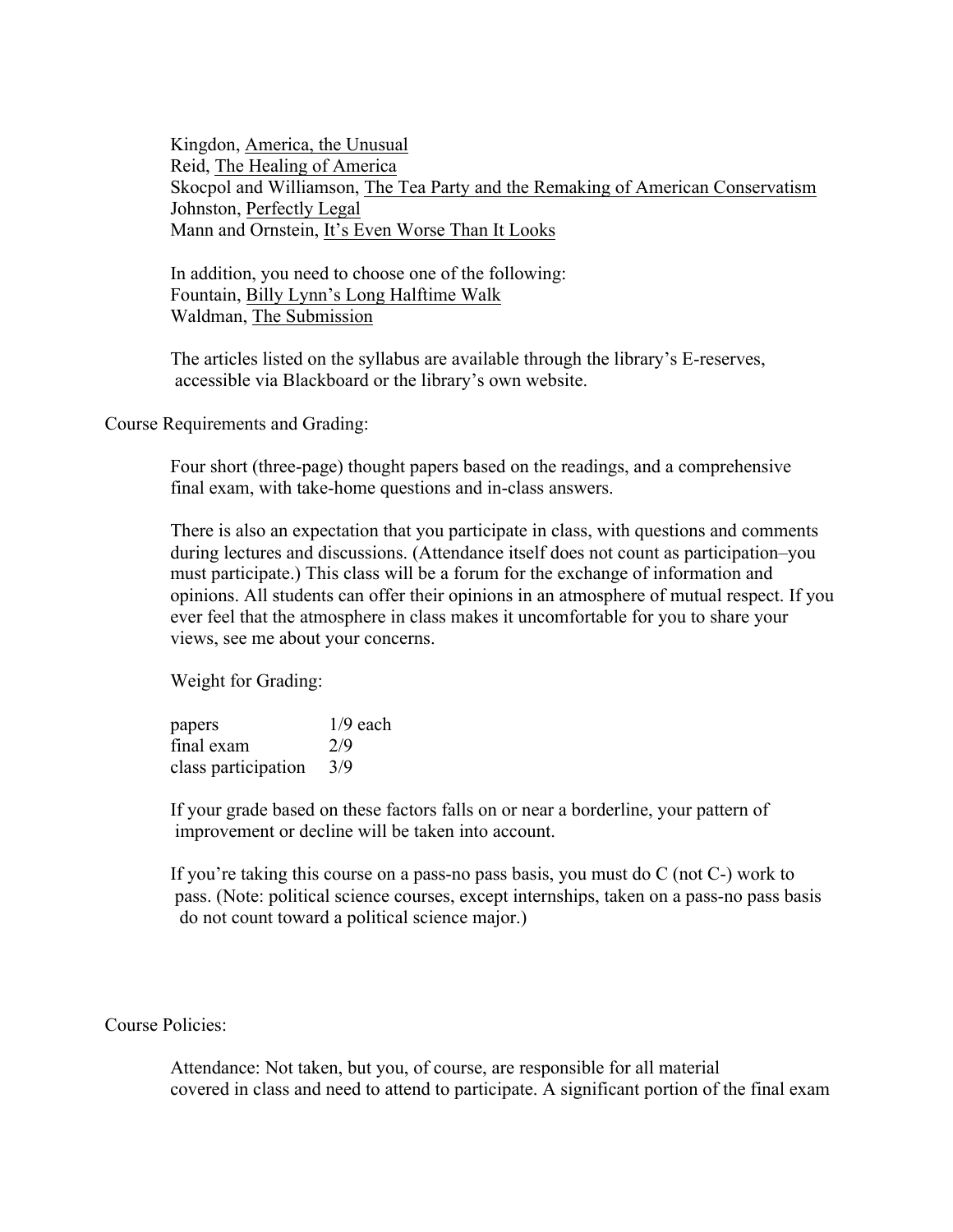will come from material covered in class.

 Make-up Papers and Final Exam: Available only in special circumstances. You should receive prior permission from me or certification by a doctor. If you do not complete an assignment, you will receive a zero (not an F).

Incompletes: Available only in special circumstances.

 Cheating: Using crib notes during the exam, or copying from other sources–students, periodicals, books, internet, etc.–without proper acknowledgment is cheating. These and any other forms of cheating will result at least in a F for the assignment; they may result in more serious punishment in accordance with university policies. If you have questions about proper acknowledgment, see me.

 Disability: Students with disabilities should contact me for a confidential discussion of their individual needs. It is UNL's policy to provide flexible and individualized accommodation to students with documented disabilities that may affect their ability to fully participate in course activities or meet course requirements. To receive accommodation services, students must be registered with the Services for Students with Disabilities (SSD) office, 132 Canfield Administration, (402) 472-3787.

## ACE Information:

Learning Outcome: This course has been approved for Learning Outcome #6 (Use knowledge, theories, methods, and historical perspectives appropriate to the social sciences to understand and evaluate human behavior.)

Reinforcements: Writing. Good writing on the papers and final exam is expected and emphasized. The papers are graded on the basis of style as well as content. Typos, grammatical mistakes, and awkward sentences will be flagged, and organization and clarity will be taken into account. The distinguishing characteristic separating the high papers from the middle and low papers often is the quality of the writing. The instructor will provide extensive feedback on the papers and will address stylistic problems that emerge.

Opportunities for Learning the Outcome: There will be some lectures, to provide background information, when we begin new topics. These lectures will always include opportunities for questions and comments. There will be many discussions. With our small class size, class participation is encouraged–in fact, required. In lieu of a single textbook, there will be six topical books and numerous articles addressing the current issues covered in the course. We will have discussions on the books and articles. Throughout the semester, the class will have an informal atmosphere with give and take between the instructor and the students, who are expected to play an active role. There will be considerable opportunity to learn about these important issues and to form your own opinions toward them.

How Your Achievement of the Outcome Will Be Assessed: You will write four short (three-page) papers answering questions about the books. These papers will require careful